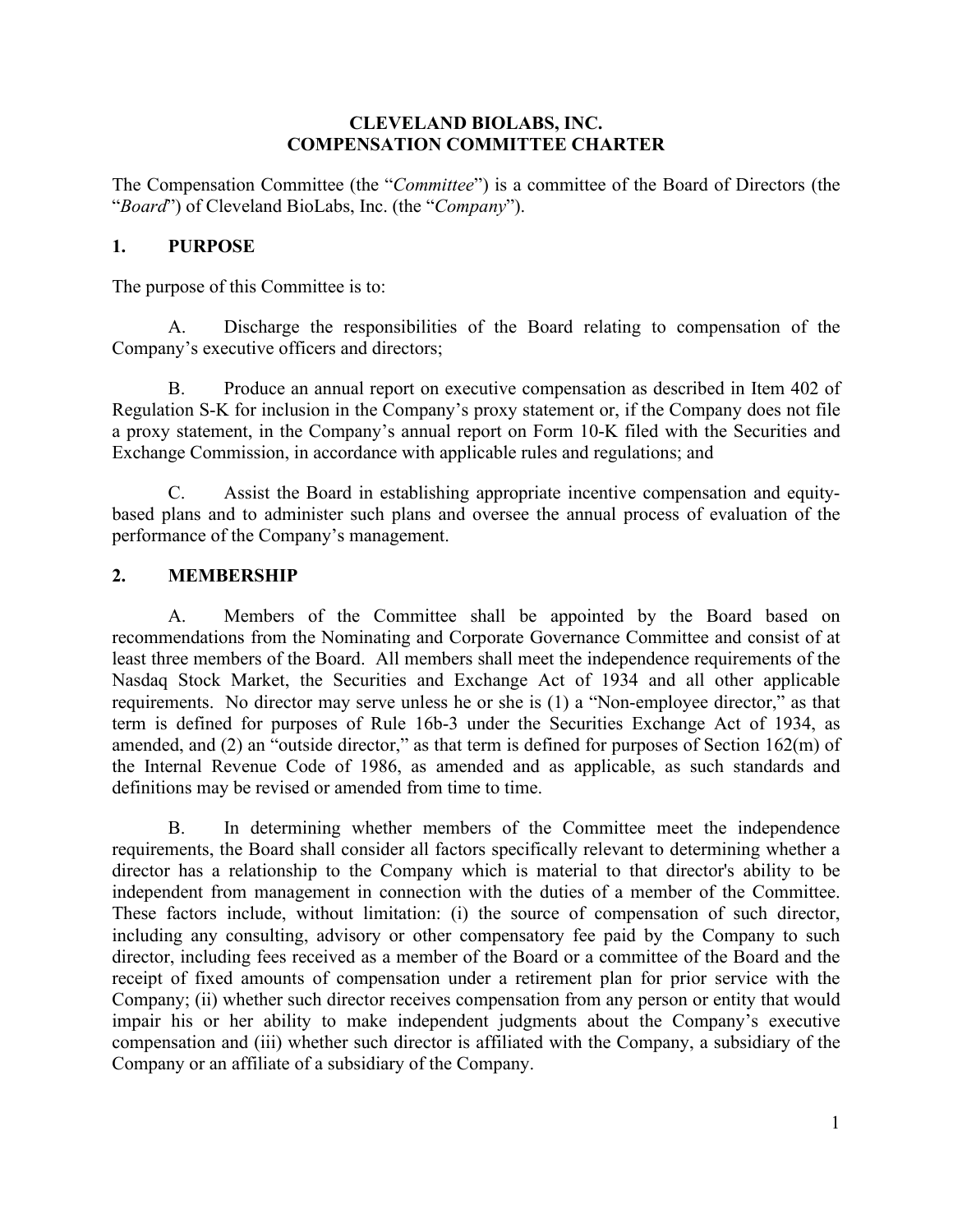C. Members of the Committee shall serve until their successors are appointed or until their earlier death, resignation, or removal. Members of the Committee may be removed by the Board in its discretion. In event of vacancy on the Committee, the Board shall appoint an independent director to fill such vacancy. Unless the Board elects a Chair, the members of the Committee shall elect a Chair by majority vote of the full Committee membership.

## **3. DUTIES AND RESPONSIBILITIES**

The Committee shall have the following duties and responsibilities:

# A. Executive Compensation

- Review and approve, annually: (i) compensation related to corporate goals and objectives relevant to compensation of the Chief Executive Officer ("CEO") and other executive officers; (ii) evaluate the performance of the CEO and other executive officers in light of those goals and objectives; and (iii) determine and approve compensation level, including salary and bonuses, stock and stock option awards, non-equity incentive plan compensation, non-qualified deferred compensation earnings, perquisites, and any other personal benefits, including, but not limited to, contributions to defined contribution plans, company paid life insurance premiums and tax gross-ups, of the CEO and other executive officers based on this evaluation. The Committee's oversight shall also include compensation arrangements between Company executive officers and any affiliates or subsidiaries of the Company. The Committee shall communicate the approved compensation policy to the Board and to the board of directors of any affiliate or subsidiary of CBL at least annually and shall mandate that any proposed compensation arrangement with any executive officer be disclosed to and approved by the Compensation Committee prior to any compensation being paid to such executive officer.
- Consider, when determining the long-term incentive component of compensation for the CEO and other executive officers, Company performance and relative shareholder return, value of similar incentive awards to executive officers in comparable positions at comparable companies, and prior awards given to the CEO and other executive officers of the Company; however, the Committee shall exercise independent judgment in determining the appropriate levels and types of compensation to be paid.
- Review and approve, periodically and when appropriate, other arrangements relating to the CEO and other executive officers, including, without limitation, severance, change in control, and any special or supplemental compensation for present or former CEO(s) and other executive officers, such as retirement benefits, perquisites, contributions to defined contribution plans, company paid life insurance premiums and tax gross-ups.
- Review and approve all compensation arrangements with any other individual whose compensation arrangement with the Company, including with any of the Company's affiliates or subsidiaries, provides for gross compensation in excess of \$200,000.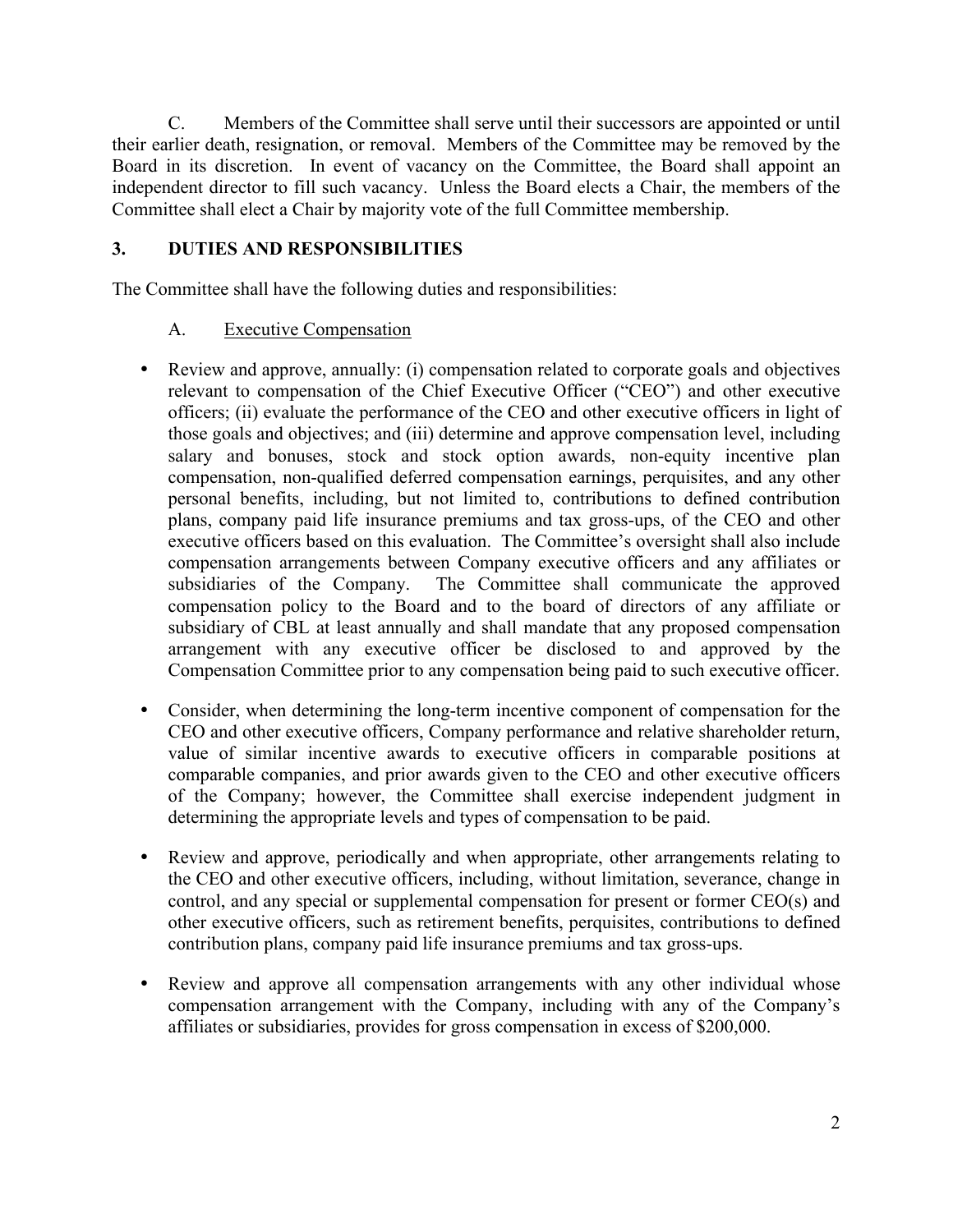- Review and approve, periodically and when appropriate, a clawback policy, as well as any specific clawback provisions, with respect to any compensation, including incentive compensation, with respect to the CEO and other executive officers, in accordance with the Dodd-Frank Wall Street Reform and Consumer Protection Act on July 21, 2010 and rules promulgated by the Nasdaq Stock Market and the Securities and Exchange Commission, and direct the Company to disclose the clawback policy as required by the applicable rules.
- Recommend to the Board that stockholders of the Company approve, on an advisory basis, compensation of the named executive officers of the Company, as disclosed in the Company's proxy statement.
- Recommend to the Board the frequency of holding a vote on the compensation of the Company's named executive officers.
- Evaluate the efficacy of the Company's compensation policies and strategies in achieving expected benefits to the Company and otherwise furthering the Committee's purpose.

### B. Incentive Plans

- Oversee and review incentive-compensation and equity-based plans (the "Plans") established or maintained by the Company from time to time.
- Make recommendations to the Board with respect to the adoption, amendment, termination, or replacement of the Plans.

### C. Public Reporting

- Review and discuss with Company management the Compensation Discussion and Analysis (the "*CD&A*") when and as required to be included in the Company's proxy statement and annual report on Form 10-K by the rules and regulations of the Securities and Exchange Commission, and, based on such review and discussion, determine whether to recommend to the Board that the CD&A be included.
- The Committee shall annually review with the Board the rules on communication and disclosure of executive compensation contained in Item 402 of Regulation S-K promulgated under the Securities Act of 1933.
- Oversee Company's compliance with the requirement under the NASDAQ rules that, with limited exceptions, stockholders approve the Plans.

### D. Policies

 Monitor Company's compliance with requirements and prohibitions relating to loans to directors and officers and all other applicable laws affecting employee compensation and benefits.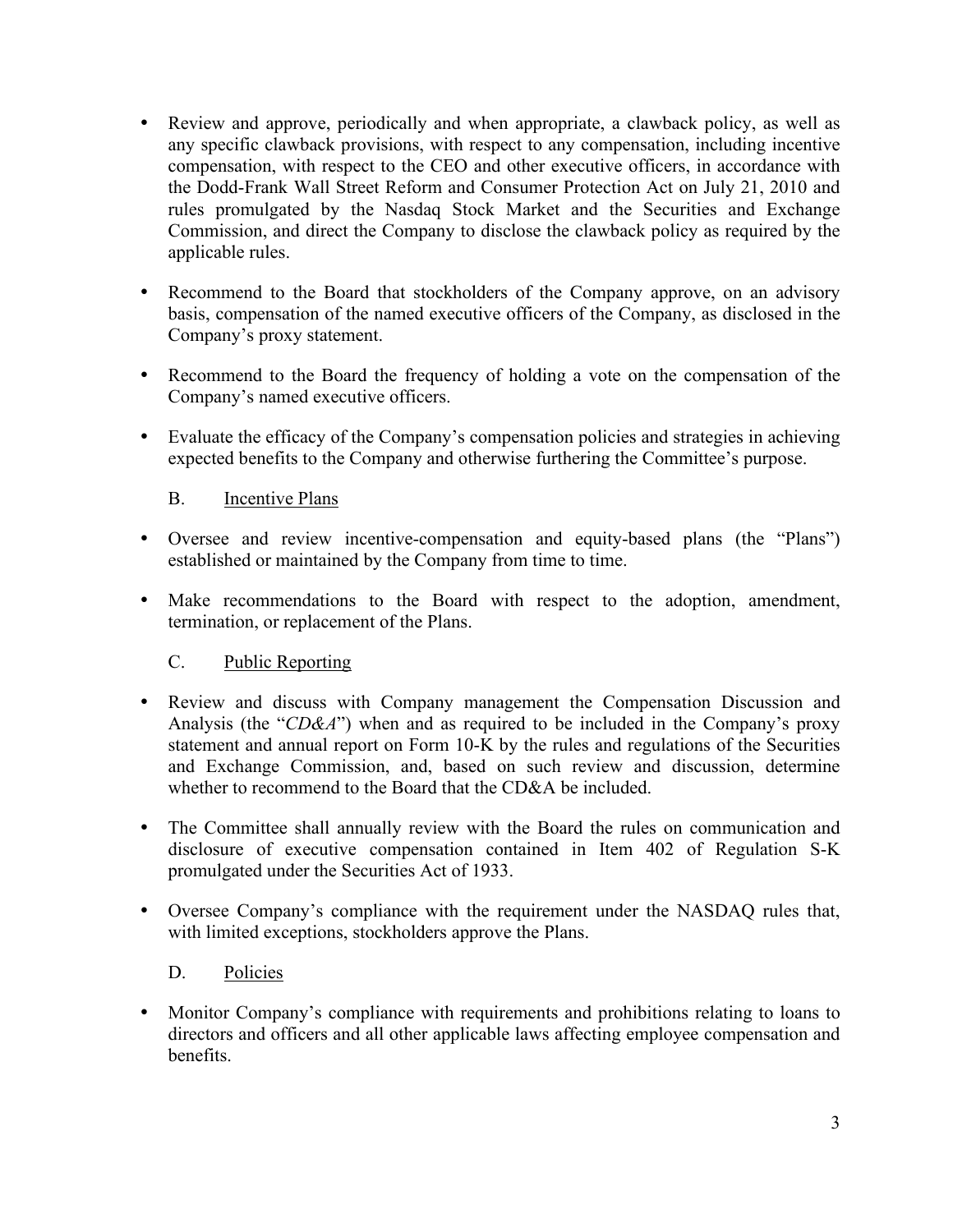Review compensation policies and practices for all employees to determine whether such policies and practices create risks that are reasonably likely to have a material adverse effect on the Company.

#### E. Board Matters

 Recommend to the Board compensation for Board members, such as retainers, committee chairperson fees, equity compensation, and other similar items, as appropriate. Conduct an annual performance evaluation of itself, including a review of its compliance with this Charter, and a review and reassessment of the adequacy of this Charter, and recommend any proposed changes to the Board.

### F. Selection of Compensation Consultants, Legal Counsel and Other Advisers

 The Committee shall have the authority, in its sole discretion, to retain (or obtain the advice of) any, compensation consultant, legal counsel or other advisers (referred to collectively as "advisers") to assist it in the performance of its duties, only after taking into consideration the following factors specified in Nasdaq Listing Rule 5605(d)(3) or any successor provision:(i) the provision of other services to the Company by the person that employs the compensation consultant, legal counsel or other adviser; (ii) the amount of fees received from the Company by the person that employs the compensation consultant, legal counsel or other adviser, as a percentage of the total revenue of the person that employs the compensation consultant, legal counsel or other adviser; (iii) the policies and procedures of the person that employs the compensation consultant, legal counsel or other adviser that are designed to prevent conflicts of interest; (iv) any business or personal relationship of the compensation consultant, legal counsel or other adviser with a member of the compensation committee; (v) any stock of the Company owned by the compensation consultant, legal counsel or other adviser; and (vi) any business or personal relationship of the compensation consultant, legal counsel, other adviser or the person employing the adviser with an Executive Officer of the Company. The Committee need not conduct this independence assessment with respect to (a) inhouse legal counsel; or (b) any adviser whose role is limited to (i) consulting on any broad-based plan that does not discriminate in scope, terms, or operation in favor of executive officers or directors of the Company and that is available generally to all salaried employees; or (ii) providing information that either is not customized for a particular company or that is customized based on parameters that are not developed by the adviser and about which the adviser does not provide advice. The Committee shall have direct responsibility for the appointment, compensation and oversight of the work of any advisers engaged for the purpose of advising the Committee, and such advisers shall report directly, and be accountable, to the Committee. The Committee shall have sole authority to approve the reasonable fees and the other terms and conditions of such engagement, including authority to terminate the engagement. The Company must provide for appropriate funding, as determined by the Committee, for payment of reasonable compensation to any such adviser retained by the Committee. Nothing in this provision requires the Committee to implement or act consistently with the advice or